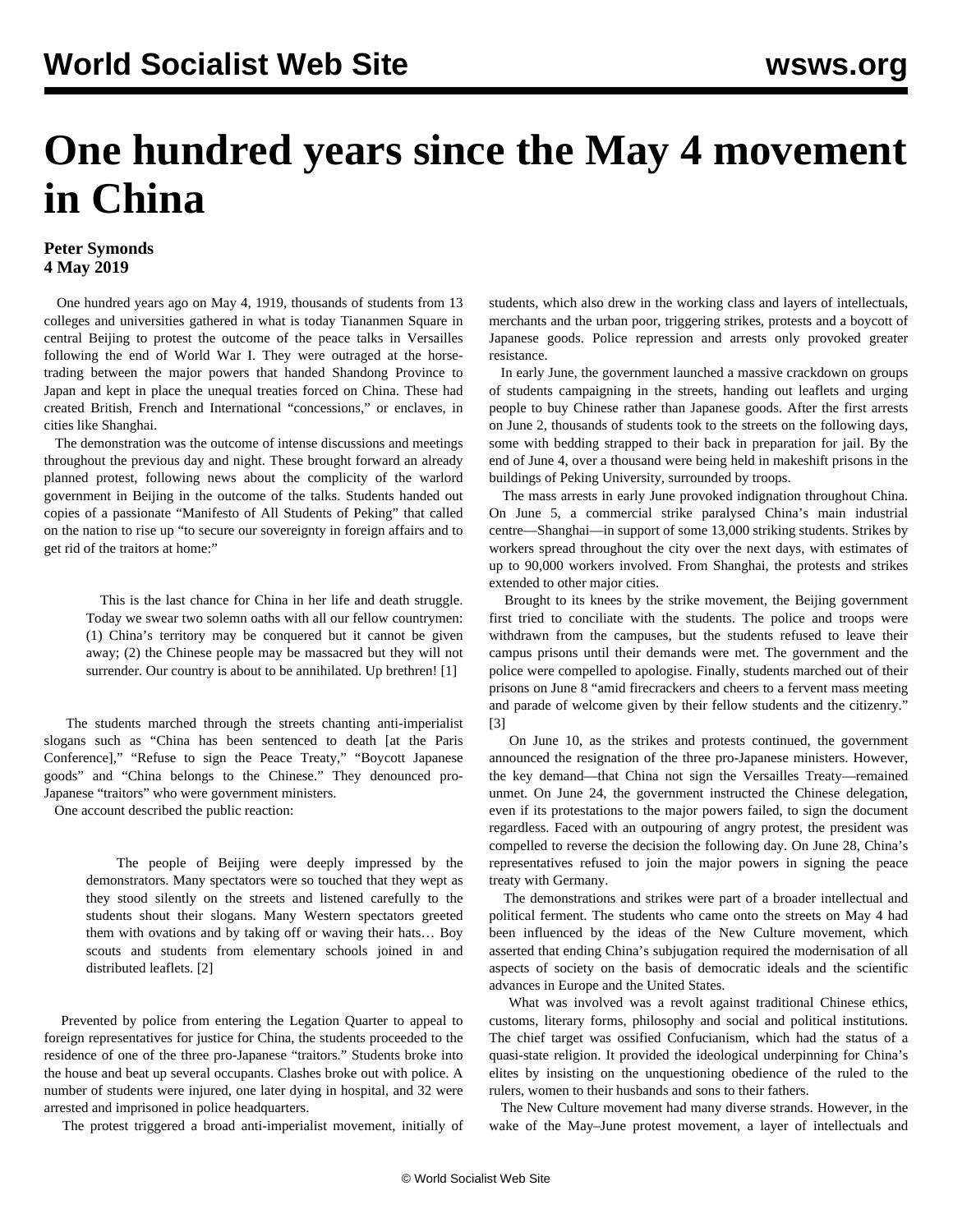youth turned decisively toward socialism, and, under the impact of the October Revolution in Russia, to Marxism and Bolshevism.

 The Chinese Communist Party (CCP) was founded in July 1921, little more than two years after the first Beijing protest. Many of the founding members were youth who had been radicalised by the May 4 movement. The CCP's first chairman, Chen Duxiu, was a man in his early 40s who commanded respect inside and outside the party as a revolutionary and the chief intellectual leader of the New Culture movement.

 One hundred years on, the CCP has long abandoned the socialist and internationalist principles on which it was founded and is resurrecting the stifling Chinese traditions against which the intellectuals and students had rebelled in the early 20th century. Today the CCP bureaucracy uses its police state apparatus to suppress any criticism or independent thought in schools and on university campuses, and is locking up students from Peking University and other campuses for the "crime" of supporting workers' struggles.

 Whatever ceremonies are organised by the CCP to mark May 4 will, above all, be designed to cover up and deny the crucial political lessons the anniversary holds for youth and workers today.

## **The roots of the May 4 movement**

 The roots of the May 4 movement lay in the failure of the 1911 Chinese Revolution, led by Sun Yat-sen. The movement overthrew the decrepit Manchu dynasty but could not implement its own aims—national unity and independence, a democratic republic and social welfare for the people, including land for the peasants.

 The outcome demonstrated the organic inability of the class that Sun represented—the emerging Chinese bourgeoisie—to fulfil its historic tasks, tied as it was to the landlords in the countryside and subordinated to the imperialist powers on the world arena.

 Chinese society had been wracked by crisis for well over a century, compounded by the corrosive influence of foreign invasions. Britain and France fought two Opium Wars, in 1842 and 1858, against the waning Manchu dynasty, which had attempted to block their huge sales of opium into China that were designed to ensure a permanent trade surplus in their favour. The European powers also established the treaty ports and the "concessions," where extraterritoriality applied and foreigners were exempt from Chinese law and the payment of Chinese taxes.

 The response of the Manchu court to these defeats and foreign exactions was to impose new burdens, chiefly on the peasantry that formed the vast bulk of the population and underpinned China's economy. The ruination of the countryside was compounded by a flood of cheap foreign goods, which all but destroyed the local handicraft industries. Oppressive conditions sparked rural revolts, including the Taiping Rebellion, which grew out of an obscure neo-Christian cult in 1850 into a storm that swept the country and was only finally crushed in 1865 with the assistance of foreign troops.

 The defeat of China at the hands of Japanese imperialism in 1895 came as a shock. It intensified the debate over how to resist the foreign carve-up and subjugation of the country. However, attempts to reform the decrepit Manchu dynasty and transform the archaic machinery of government came to nothing. The so-called "Hundred Days" of reform in 1898, under the young Emperor Guangxu, was abruptly ended by the Dowager Empress Cixi. She imprisoned her nephew and executed or jailed his reformist advisers.

 The days of the Manchu dynasty were numbered. At the turn of the century, the dowager empress attempted to manipulate a new revolt by a Chinese secret organisation, known as the Society of the Righteous and Harmonious Fists, that erupted in northern China, and direct it against the foreign powers. The Boxer Rebellion was suppressed by foreign troops and new impositions were made on China by the victors.

 Sun Yat-sen came to prominence in the wake of the failure of all attempts to reform the Manchu dynasty. While advocating revolution, however, he made no attempt to build a mass political movement, and engaged in conspiratorial activities involving small armed putsches or terrorist actions against individual Manchu officials.

 In 1911, the Manchu dynasty virtually imploded. The imperial government was on the brink of bankruptcy after decades of plundering by the major powers. Politically, it was thoroughly discredited, as a result of the foreign annexation of Chinese territory in the form of colonies, such as Hong Kong and Taiwan, and the extra-territorial "concessions."

 When the Manchu dynasty finally promised constitutional reform, it was too late. Significant sections of the Chinese bourgeoisie, bureaucracy and military had turned to Sun Yat-sen. On October 10, 1911, thousands of troops in Wuchang in Hubei province staged a rebellion and proclaimed a republic. The revolt rapidly spread across many Chinese provinces, but the lack of any genuine mass movement left vested interests untouched.

 Sun was proclaimed the provisional president of a loosely federated "Republic of China" but, lacking any significant social base of his own, compromised with the old military-bureaucratic apparatus. Under pressure from the imperialist powers, he handed the presidency to the last prime minister of the Manchu dynasty, Yuan Shikai, who scrapped the constitution and dissolved the parliament.

## **The New Culture movement**

 In May 1915, Yuan provoked a wave of protests and opposition when his government accepted Japan's humiliating 21 demands that gave it effective control of large swathes of China, including Manchuria and Inner Mongolia. Public hostility only intensified when, in December 1915, he had himself "elected" as emperor of China by his puppet National People's Assembly.

 Most of China's southern provinces under the leadership of Sun Yat-sen declared their independence from the Beijing government and, as his supporters deserted, Yuan expressed his intention of abandoning monarchism. He died in June 1916, leaving a fractured China ruled by rival warlords, each backed by competing foreign powers.

 In 1915, amid the political turmoil, Chen Duxiu, who had been active in the 1911 revolution and in a revolt in 1913 against Yuan's regime, returned to Shanghai from exile in Japan. He established the *New Youth* magazine, which proved to be a powerful magnet for the new generation of students. It was one of the pioneer publications in vernacular Chinese, rather than in the scholarly classical Chinese that was largely inaccessible to the population.

 *New Youth* sounded a clarion call. Chen proclaimed that the task of the new generation was "to fight Confucianism, the old tradition of virtue and rituals, the old ethics and the old politics… the old learning and the old literature." Mr Confucius, Chen declared, had to be replaced by Mr Democracy and Mr Science.

 The extensive rural revolts in China—including the Taiping and Boxer rebellions—had been based largely on superstition, religious cults and secret societies. Sun Yat-sen espoused the ideals of a democratic republic, but exploited Han Chinese racialism against the Manchu, or Manchurian rulers.

 However, Chen drew his intellectual inspiration from the European Enlightenment and the democratic traditions embodied in the 18th century revolutions in France and the United States. He wrote in *New Youth* in 1915:

 We must break down the old prejudices, the old way of believing in things as they are, before we can begin to hope for social progress. We must discard our old ways. We must merge the ideas of the great thinkers of history, old and new, with our own experience, build up new ideas in politics, morality, and economic life. [4]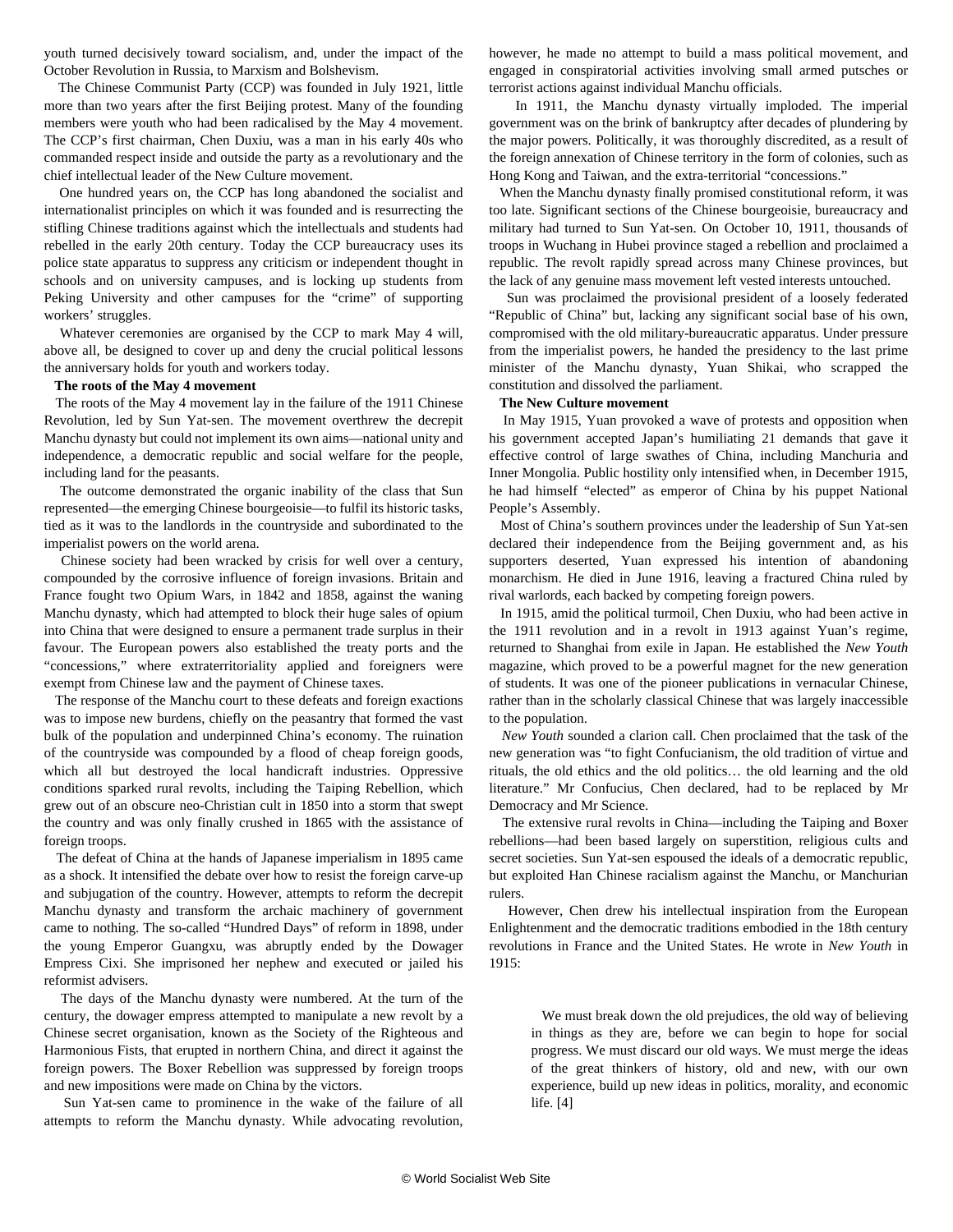In his seminal work, *The Tragedy of the Chinese Revolution*, Harold Isaacs described Chen's appeal to youth as "the opening manifesto of the era of the second Chinese revolution"—the political upheavals and ferment that began with the protest and strike movement of 1919 and led to the nation-wide revolutionary upsurge in 1925, only to be tragically betrayed in 1927. Isaacs explained the impact of *New Youth*:

 Chen's magazine was eagerly snatched up by students in every school and college in the country. When it was published, wrote one student, 'it came to us like a clap of thunder which awakened us in the midst of a restless dream… I don't know how many times this first issue was reprinted, but I am sure that more than 200,000 copies were sold.' It nourished the impulsive iconoclasm of the young people. It gave direction to the mood of unease and unsettlement that pervaded all classes in the population. It was a call to action that awakened an immediate response. [5]

 In late 1916, facing growing popular opposition, the government appointed the noted liberal educator, Cai Yuanpei, as chancellor of Peking University. Cai transformed the university from a bastion of conservative tradition into a hotbed of progressive intellectual thought and debate. Early the following year, he brought Chen to the university as dean of the School of Letters. Other intellectual leaders joined him, including Li Dazhao, who was appointed chief librarian in February 1918 and became a close collaborator of Chen. Mao Zedong, 25, was one of Li's assistants.

 Chen and Li helped to foster a group of students who produced their own monthly magazine, *New Tide*, which first appeared in January 1919. Many were to become prominent student leaders in the protests that erupted on May 4. *New Tide* groups were influenced by many intellectual currents, but the Russian Revolution was already making its presence felt. One contributor to the first issue, Lo Chia-lun, declared that the October 1917 Revolution was the new world tide of the 20th century.

 With the end of World War I in November 1918, all eyes were on the Versailles Peace Conference, which would decide the terms of the peace with Germany. In the first year of the war, Japan had seized Shandong Province from Germany, which had held the area since 1898 on a 99-year lease. Japan's representatives in Paris made clear that Tokyo not only wanted to retain Shandong indefinitely but to extend its presence, as outlined in the 21 Demands that had been accepted by the Beijing government in May 1915.

 China had a seat at the table as one of the victorious allies. At least 140,000 Chinese labourers had supported the British and French war efforts, as part of the Chinese Labour Corps, with estimates of the number of deaths as high as 20,000.

 On November 17, 1918, a huge demonstration in Beijing of some 60,000 people had celebrated the end of the war. The speeches reflected the widespread optimism that the Allies represented democracy over despotism and would restore Shandong to China. When the Versailles Peace conference opened in January 1919, however, those illusions were shattered. Japan announced that Britain, France and Italy had signed secret treaties with Japan that supported its claims to Shandong.

 Great hopes remained, however, that the United States would prevail. In his speech to the US Congress on January 8, 1918, President Woodrow Wilson had outlined, in 14 points, the aims of the US in entering the war against Germany. The speech was, above all, aimed at countering the appeals of the Bolshevik leaders, Vladimir Lenin and Leon Trotsky, to the international working class to put an end to the war through socialist revolution.

 Wilson called for the abolition of secret treaties, an adjustment of colonial claims in the interests of the native peoples, as well as of the

colonial powers, and, most significantly from the standpoint of China, a League of Nations that would guarantee the "political independence and territorial integrity [of] great and small states alike."

 The outcome of the Peace Conference in May 1919 came as a huge blow to Chinese intellectuals, students and the broader population. Their anger was not only directed against Japan and its immediate allies—Britain, France and Italy—and pro-Japanese ministers in the Beijing government, but also against the US and its president. A graduate at Peking University later recalled:

 When the news of the Paris Peace Conference finally reached us, we were greatly shocked. We at once awoke to the fact that foreign nations were still selfish and militaristic and they were all great liars… We had nothing to do with our government, that we knew very well, and at the same time we could no longer depend on the principles of any so-called great leader like Woodrow Wilson, for example. Looking at our people and at the pitiful ignorant masses, we couldn't help but feel we must struggle.[6]

 The protests and strikes that began on May 4, 1919 were accompanied by a feverish intellectual and political debate over the way forward. It included a multitude of contenders—liberals and anarchists, democrats, syndicalists and socialists of different types. The American philosopher John Dewey arrived in China, literally on the eve of the May 4 protest, and developed a following, through his lectures and articles, over the next two years. The British philosopher Bertrand Russell also won followers after he was invited to lecture in China and remained for nearly a year from October 1920.

 Marxism, however, had no strong established presence in China. It was identified with the Second International, which had been divided over the preoccupation of Chinese intellectuals—how to end colonial domination. At the International's 1907 Stuttgart congress, which discussed the issue at length, some delegates openly expressed chauvinist attitudes, including toward the "yellow race." The outbreak of World War I, an imperialist war for the division and revision of the world, precipitated the collapse of the Second International, as most parties and leaders sided with their own bourgeois governments and their predatory war aims.

 Lenin and Trotsky, who had both opposed the betrayal of the Second International, expressed unambiguous opposition to colonialism and support for the struggles of the oppressed peoples of the colonies. In the wake of the October 1917 Russian Revolution, that message reverberated around the world. The manifesto of the founding congress of the Third International in March 1919 declared: "Colonial slaves of Africa and Asia: the hour of proletarian dictatorship will also be the hour of your liberation."

 In one of his first actions as People's Commissar of Foreign Affairs, Trotsky seized and published the secret treaties and papers of the Tsarist and Provisional governments, in order to expose the intrigues of the major powers. In July 1919, Leo Karakhan, acting for the People's Commissariat for Foreign Affairs, issued a declaration abrogating all previous secret and unequal treaties between the Tsarist regime and China, and relinquishing Russian claims in China, without seeking compensation.

 When news of that declaration finally reached China in March 1920, it had a profound impact. It stood in stark contrast to the determination of the imperialist powers to maintain their colonial possessions and enclaves in China. Some 30 major organisations publicly expressed their gratitude to the Soviet government. Most newspapers demanded that the Beijing government, which had continued to recognise the Tsarist officials of the Russian legation, establish diplomatic relations with the Soviet government.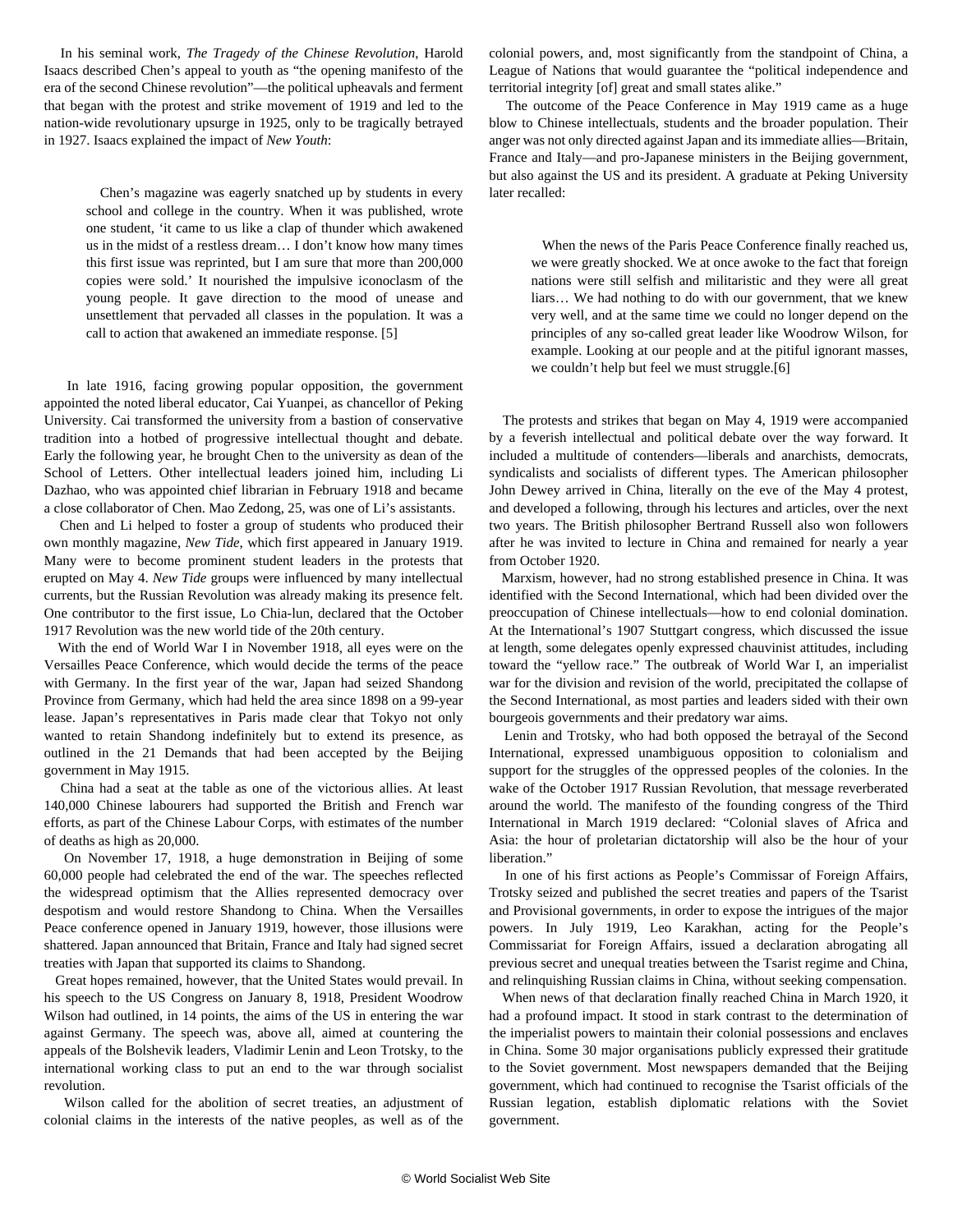One of the first Chinese intellectuals to recognise the significance of the Russian Revolution was Chen Duxiu's close collaborator, Li Dazhao. In an essay published in *New Youth* in 1918, entitled "The Victory of Bolshevism," he hailed the October Revolution as the beginning of a new era:

 Although the word Bolshevism was created by the Russians, its spirit expresses the common sentiments of 20th century mankind. Thus, the victory of Bolshevism is the victory of the spirit of all mankind. [7]

 Inspired by Trotsky's work, *War and the International*, Li declared that World War I marked the beginning of "the class war… between the world proletarian masses and the world capitalists." The Bolshevik revolution was only the first step toward "the destruction of the presently existing national boundaries which are barriers to socialism and the destruction of the capitalist monopoly-profit system of production." [8]

 Societies for the Study of Socialism had proliferated following the protest movement of May–June 1919. However, in March 1919, inspired by Li, students from Peking University established a Society for the Study of Marxist Theory. Early in 1920, the Third International or Comintern, which had closely followed the events of 1919 in China, sent Gregori Voitinsky from the Far Eastern Secretariat to Beijing to make contacts. He met with Li, who sent him to meet Chen in Shanghai.

 Chen, who had been influenced by the philosophical pragmatism and democratic idealism of Dewey, was slower to embrace Marxism than Li. However, in the wake of the May–June protest movement, his political attitudes shifted rapidly. He had been arrested for his activities during the protests, and following his release, later in 1919, left for Shanghai, where he found layers of workers and youth who had been radicalised. By one account:

 When Chen returned there, he immediately attracted a group of active intellectuals who joined him in Marxist study and activities… Chen himself became active in promoting the labour movement, often making fiery speeches to the workers that reflected his Marxist thinking. [9]

 When Voitinsky met with Chen in Shanghai the result was a decision to amalgamate a number of groups, which would form the basis for the founding of the Chinese Communist Party, initially created in secret in May 1920. A draft party constitution was passed and a provisional central organisation based in Shanghai. Chen was elected as its first secretary. The party was formally established in July 1921, which is usually taken as the official date. [10]

#### **The Chinese Communist Party today**

 A hundred years on, the Chinese Communist Party completely distorts the significance of the May 4, 1919 events. It has long repudiated the democratic principles of the New Culture movement and the socialist internationalism upon which the party was founded. The last thing that the CCP bureaucrats in Beijing want is for young workers and students today to draw inspiration from the youthful rebellion of 1919 by mounting their own revolt against the CCP's police-state apparatus and the stultifying intellectual climate it engenders.

 Chinese President Xi Jinping used his speech this week to mark the May 4 movement to hail the virtues of nationalism and patriotism. Xi, who rests on a vast repressive apparatus, insisted that young people must avoid "mistaken thoughts" and "obey the party."

 Significantly, students from Peking University and other elite institutions have been detained since last year for the "crime" of assisting workers from Jasic Technology, in Shenzhen, in their struggle to form an independent trade union. The Marxist Society on the campus was threatened with closure, then taken over by CCP stooges. And this took place at the university that was at the very centre of the intellectual ferment of the New Culture movement, and whose students initiated the protest of May 4, 1919.

 The CCP cannot tolerate the study of genuine Marxism because it raises far too many questions about its own history and practices. Its "socialism with Chinese characteristics" is an absurd formula, used to justify the processes of capitalist restoration, over which it has presided since 1978. The result has led to staggering disparities between the wealth and privileges of the CCP leaders and the super-rich oligarchs they represent, and the vast majority of working people. Incapable of making any appeal based on socialist principles, the regime has relied on whipping up Chinese nationalism and resurrecting backward Chinese traditions and superstitions.

 This is epitomised by the CCP's revival of Confucianism—the chief target of the New Culture movement. It is promoted in schools, universities and through the fostering of Confucius Institutes in countries around the world. In a speech to an international conference in 2014, marking the 2,565th anniversary of the birth of Confucius, President Xi declared that "the Chinese Communist Party is the successor to and promoter of fine traditional Chinese culture." Undoubtedly, the rigid hierarchical view of society to be found in Confucianism dovetails with the bureaucratic outlook of the CCP apparatus.

 The CCP long ago abandoned the socialist and internationalist principles embodied in Marxism and in the October 1917 Russian Revolution. The CCP bureaucrats today are not heirs of that tradition, but of the Stalinist bureaucracy in Moscow that usurped power from the working class under the reactionary nationalist banner of "Socialism in One Country." Shortly after the CCP's formation, Stalin shackled it to the bourgeois Kuomintang (KMT), leading to a disastrous series of defeats of the Chinese working class in the revolutionary upheavals of 1925–27.

 Once again, the figure of Chen Duxiu looms large. He opposed the betrayal of the Chinese revolution in the 1920s, and sided with Leon Trotsky, who had warned that Stalin's policies in China would lead to a catastrophe for the working class. Chen became the first chairman of the unified Chinese Left Opposition. Formed in 1931, it waged a courageous struggle for the founding principles of the CCP, despite being hounded and persecuted on all sides, including by the Stalinists.

 In China, as internationally, the first stirrings of the working class are emerging in opposition to the oppressive conditions of work and life, and to the CCP's police-state apparatus, which seeks to suppress any form of opposition and independent thought. As in 1919, the main question that confronts Chinese workers and youth is on what basis a political fight can be waged against the CCP and the oligarchs that it represents.

 The chief lesson from the May 4 movement is that the answers to these questions are not to be found in China—in particular, in reviving the Chinese variant of Stalinism represented by Mao Zedong. In 1969, on the 50th anniversary of the May 4 events, Mao exploited and perverted the memories of that movement to justify the unleashing of gangs of Red Guards against the so-called capitalist roaders in the misnamed Great Proletarian Cultural Revolution.

 In fact, Mao proved to be the capitalist roader in chief. No sooner had he set the Red Guards against his factional opponents, than the working class appeared on the scene, with the establishment of the Shanghai People's Commune in 1967. Mao's response was to call out the army to bring the situation under control. By 1969, the disoriented youth in the Red Guards had become simply pawns in the factional struggles in Beijing.

The "Cultural Revolution," however, could not and did not resolve the